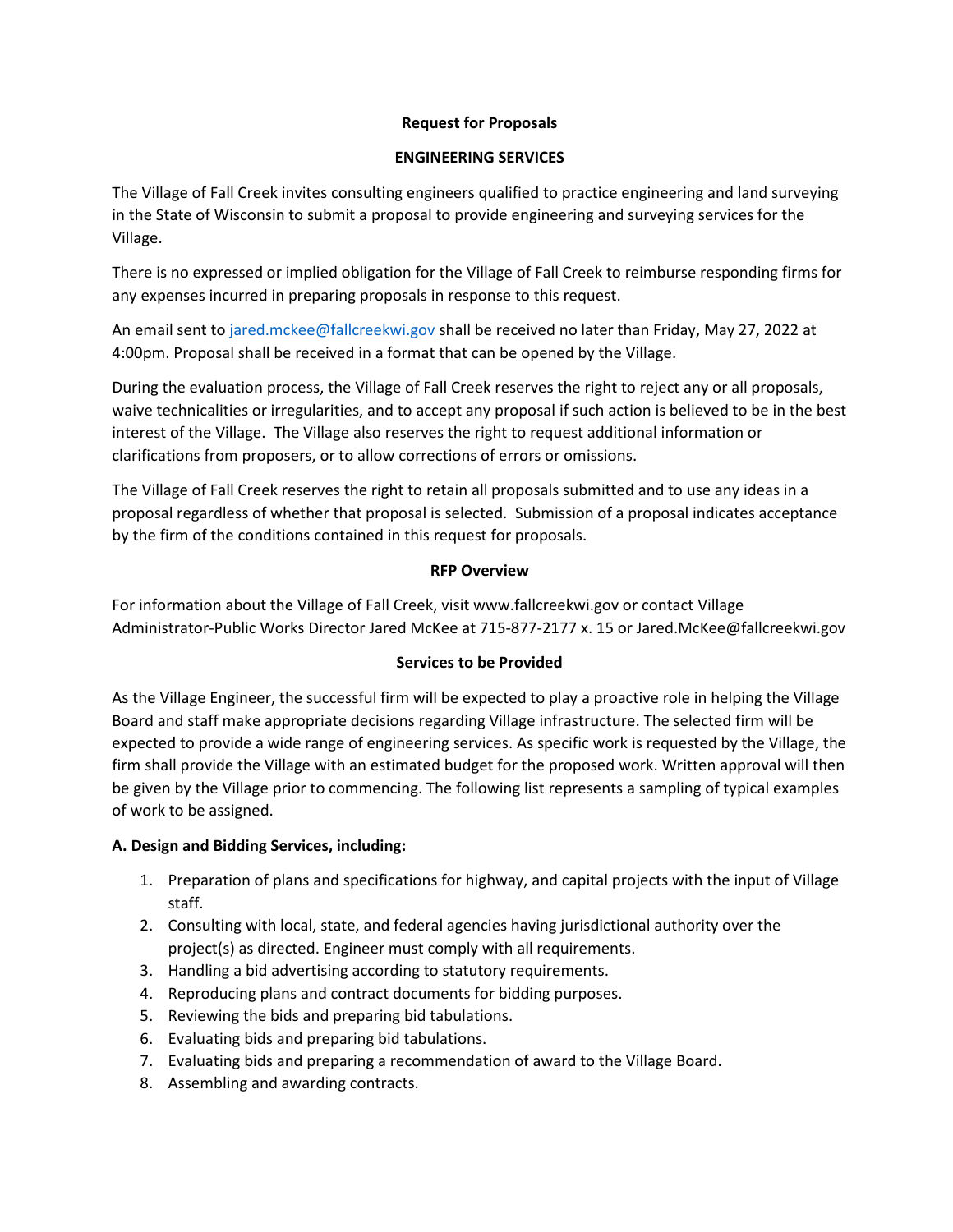# **B. Project Management/Construction Administration, including:**

- 1. Convening pre-construction conference(s) with staff, contractors, utility company representatives, etc.
- 2. Performing construction staking and surveying.
- 3. Providing observation during construction as necessary, both on Village projects, and representing the Village on private development projects, as directed. Photograph documented inspection reports, submitted at the end of the project should detail work completed and verified in the field.
- 4. Preparing and maintaining necessary documentation and a log of the contractor's progress and providing copies of such logs to the Village on a regular basis.
- 5. Convening regular construction progress meetings, as required.
- 6. Preparing, reviewing, and recommending action for proposed pay requests and change orders.
- 7. Reviewing and recommending final acceptable by the Village.
- 8. Assisting the Village in ensuring that contractors have been paid and lien waivers have been acquired.
- 9. Providing as-built drawings.
- 10. Reviewing as-built drawings upon conclusion of privately installed projects that will be turned over to the Village

# **C. General Engineering Services, including:**

- 1. Assisting in planning, coordinating, and evaluating programs, services, equipment, and infrastructure, and assisting with funding solutions.
- 2. Assisting with development and implementation of capital improvement plans.
- 3. Assisting the Village with infrastructure issues through proactive planning, monitoring, operations and maintenance, and recommendations.
- 4. Reviewing land use applications and construction plans for private development consistency with Village adopted engineering specifications, Village Ordinance, and relevant laws, rules and regulation and ensuring board actions are implemented.
- 5. Assisting of the existence and assisting in preparation of, various grant application of benefit to the Village.
- 6. Assisting with interpretation and enforcement of local, state and federal storm water regulations.
- 7. Assisting on traffic issues, such as design or alteration of traffic signals, traffic counts, etc. as directed by the Village.
- 8. Assisting with environmental issues such as erosion control, and sub-surface soil and groundwater investigations on Village infrastructure projects.
- D. Participation in Village meetings, including:
	- 1. Village Board meetings as needed.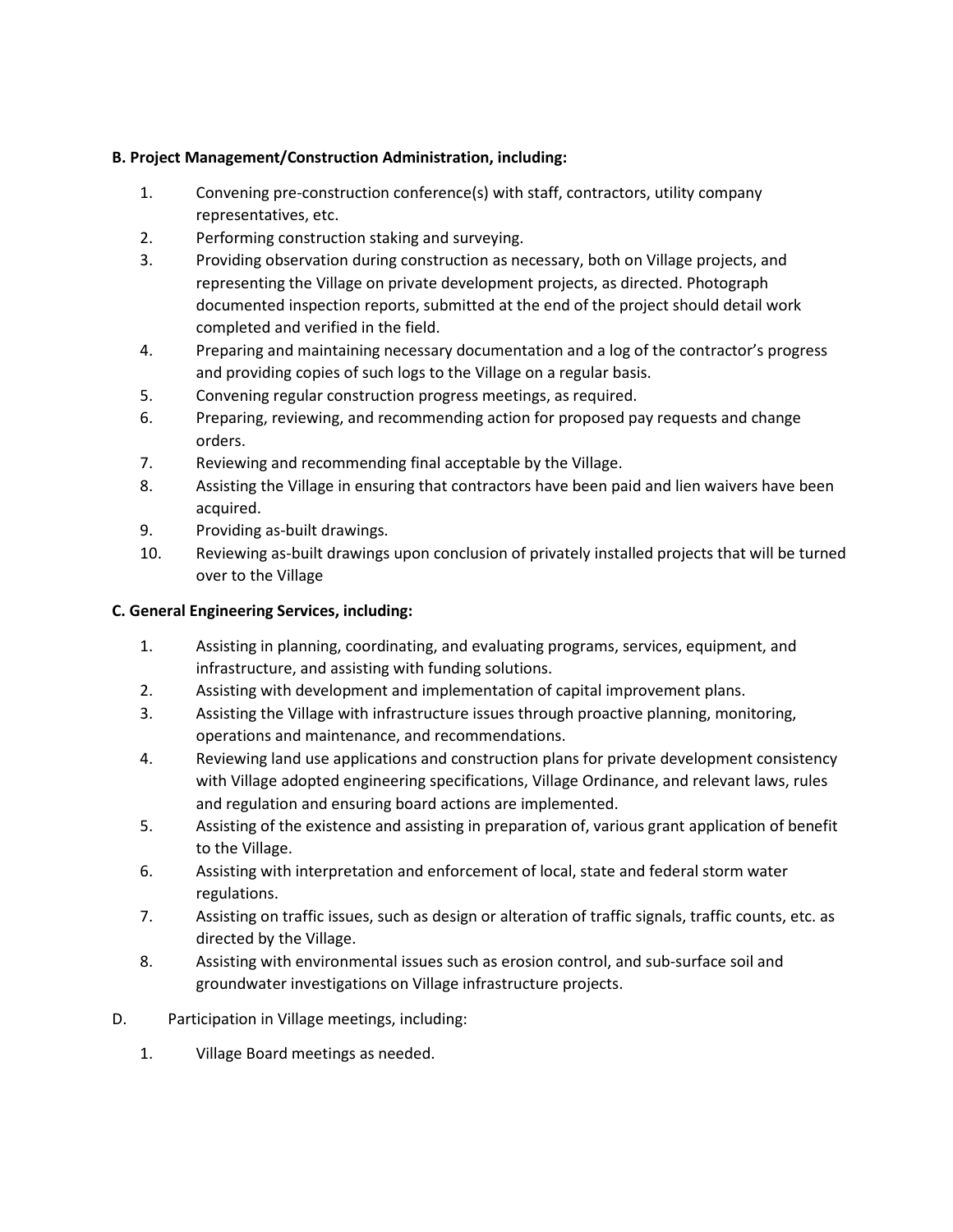- 2. Meeting with developers and members of the public on proposed development projects in order to explain the processes and procedures involved with engineering and infrastructure development as directed.
- 3. Internal and external meetings with Village and/or developer engineering firms involving engineering questions and issues.

### **Contract Terms, Subcontracting, & Insurance**

An ongoing contract is being contemplated, subject to the following:

- 1. An annual review,
- 2. The satisfactory negotiation of a price acceptable to both the Village of Fall Creek and the selected firm; and,
- 3. The annual availability of an appropriation.

If firms are considering subcontracting portions of the engagement to other firms, the name of the proposed firms must be clearly identified in the proposal. Following the award of the contract, no additional subcontracting will be allowed without the express prior written consent of the Village.

The Village reserves the right to employ any consulting engineer when an engineer with special expertise in a given area is needed. A determination as to when this should occur shall be at the sole discretion of the Village Board.

Responding firms shall maintain full general liability insurance coverage to protect and hold harmless the Village of Fall Creek. An insurance of certificate from the carrier attesting to coverage and naming the Village of Fall Creek as third party insured shall be provided to the Village prior to commencement of work. Coverage must include Worker's Compensation, General Liability and Professional Liability. The Firm agrees to carry proper and sufficient insurance to cover loss of records withdrawn from the Village of Fall Creek by the firm for its use as well as records created under this agreement.

#### **Required Information**

The consultants responding to this RFP are advised to provide a clear and responsive approach to addressing all issues noted in this RFP. Key elements to each Proposal should include, but not necessarily be limited to, the following items:

# **Firm's History: Provide a brief history of your firm.**

Understanding of Need and Approach: The firm should clearly state their understanding of the Village need for Consulting Engineering Services, and the role the engineer should play for a community like Fall Creek. The firm should describe the approach they would take towards Fall Creek's engineering needs. Specifically, how they will communicate with the Village staff, and what policies they will follow when interacting with the Village on projects and on a regular basis. Specific example and insights will be useful in this section.

**Experience:** The firm shall describe their experience and expertise in providing engineering services for similar communities. Experience with streets, storm, and general municipal engineering is required. Please also detail experience with local, state and federal agencies. Identify any past written violations from the Wisconsin Department of Natural Resources and how violations were resolved.